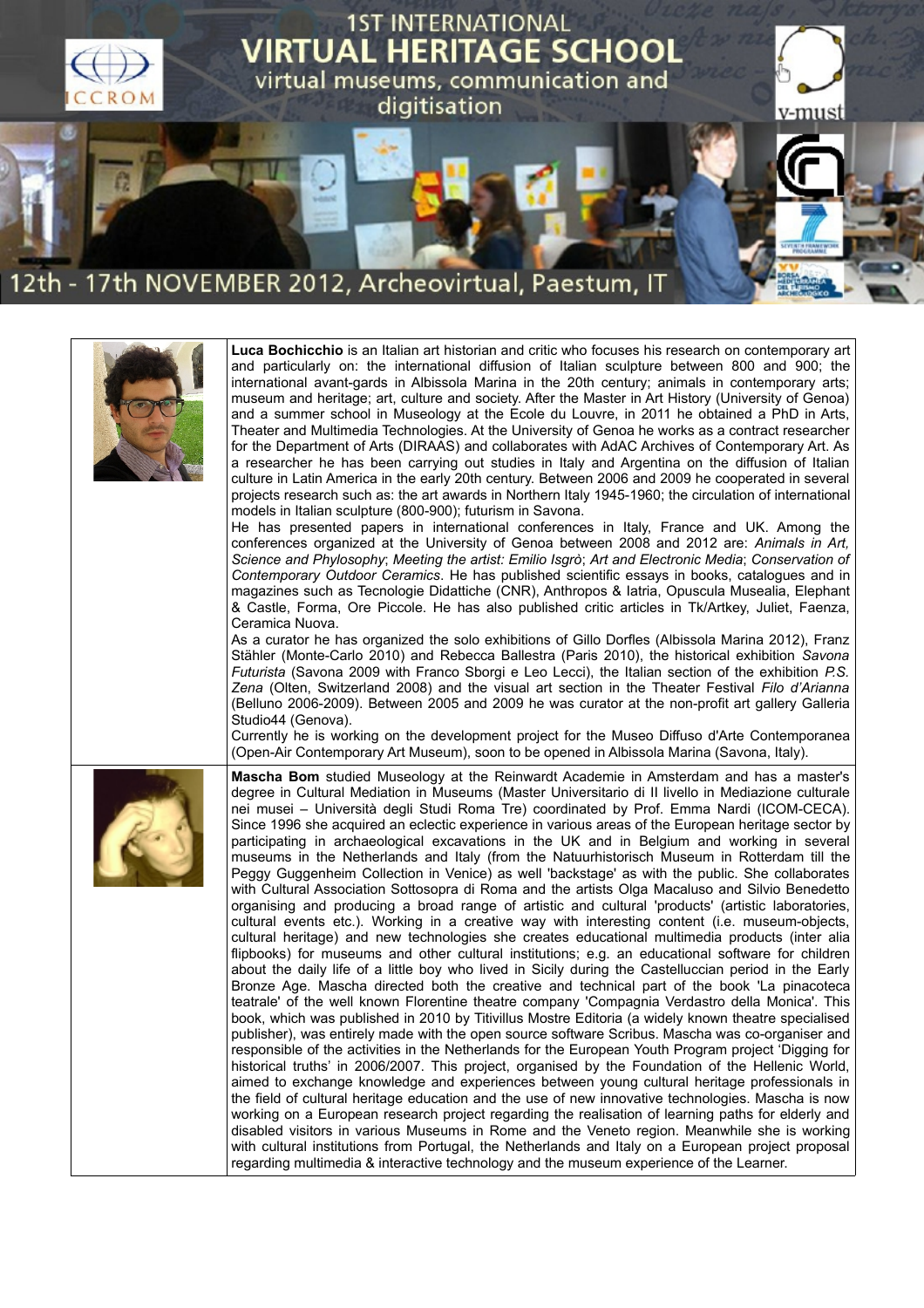| Francine Clément has studied Psychology and Film Production before completing a Masters<br>degree in Museum Studies at University of Montreal, doing her professional internships in Wales<br>and France to specialise in conservation of textiles and paintings. She has worked in Canadian<br>museums in the conservation field, first in Montreal at the Cinémathèque québécoise, where she<br>participated in the conservation and documentation of the non film collections, then at the<br>National Gallery of Canada, in Ottawa, where she was associate-registrar for the Prints and<br>Drawings collection. Since 2007, she teaches preventive conservation and documentation at<br>Collège Montmorency in Laval (Québec), where she also explores use of new technologies with<br>her students of the Multimedia and Museums classes; she has done projects using ICT for<br>intangible heritage and for online and in situ exhibitions.<br>She writes about digital culture and museums for the online magazine Thot Cursus.<br>She lives in Montreal with her husband and two children.                                                                                                                                                                                                                                                                                                                                                                                                                                                                                                                                                                                                                                                                                                                                                                                                                                                                                                                                                                                                                                                                                                                                                                                                                                                                                                                                                                                                                                                                                                                                                                                                                                                                                        |
|--------------------------------------------------------------------------------------------------------------------------------------------------------------------------------------------------------------------------------------------------------------------------------------------------------------------------------------------------------------------------------------------------------------------------------------------------------------------------------------------------------------------------------------------------------------------------------------------------------------------------------------------------------------------------------------------------------------------------------------------------------------------------------------------------------------------------------------------------------------------------------------------------------------------------------------------------------------------------------------------------------------------------------------------------------------------------------------------------------------------------------------------------------------------------------------------------------------------------------------------------------------------------------------------------------------------------------------------------------------------------------------------------------------------------------------------------------------------------------------------------------------------------------------------------------------------------------------------------------------------------------------------------------------------------------------------------------------------------------------------------------------------------------------------------------------------------------------------------------------------------------------------------------------------------------------------------------------------------------------------------------------------------------------------------------------------------------------------------------------------------------------------------------------------------------------------------------------------------------------------------------------------------------------------------------------------------------------------------------------------------------------------------------------------------------------------------------------------------------------------------------------------------------------------------------------------------------------------------------------------------------------------------------------------------------------------------------------------------------------------------------------------------------------------|
| Yalew Regassa Debela was born in Addis Ababa City and educated at Addis Ababa University,<br>Technology Faculty, Department of Architecture and Town Planning. As an Architect with<br>Christian back ground have strong wish to serve human beings. Dealing and working on reality to<br>address an issue. Doing architectural design based on the will and perception of the owner and<br>work with all skilled men (Masons, Carpenter, plasterer, craftsmen,) to realize it. With families<br>design and implement the house traditional furniture crafts. Besides these participating on the<br>church activities of the Social (song service on Wedding, support on funeral, facilitating/ up-<br>keeping of needy and sick persons,) on the Technical matters (Conservation and management of<br>Historic churches, Design and supervision of new churches trying to combine/integrate with<br>sustainable development of schools depending on the capacity of the church community,<br>member of parish council for the administrative issues and capacity building). In all these process<br>very many interesting and joyful time and desperate moments has passed. Almost all projects are<br>doing well and some are even successfully completed. To find reality also involved on community<br>based development activities. i.e. Environment, Community, and Tourism Sustainable<br>Developments. On the village become member of saving and credit association and working as<br>head of social affairs to find solutions for sustainable community development especially on<br>housing development as this is the core problem in the Neighborhood which is also the<br>environment and Economic Situation. Now the issue of sustainability is our World reality on which<br>fully involved by doing research on Sustainable School collaborative (for St. Raguel K-12<br>School), Sustainable Architecture for Green Economy (for Association of Ethiopian Architect);<br>managing Sustainable tourism project and participating on training addressing the challenge of<br>deploying digital technologies in heritage field to use it on planning of resource locality,<br>environmental issues and digital preservation of cultural and Environmental Heritages. To<br>continue Sustainability for reality besides the church participation become member in Association<br>of Ethiopian Architects (AEA), Institute of Ethiopian Study (IES), Kistane Gurage Peoples<br>Development Association (KGPDA) and Ethiopian Cultural Heritage Organization for<br>Development (Ech-O), and International Eco-Tourism. On the LinkedIn web site: Intercultural<br>exchange on the culture and New Technologies issues with International scholars of different<br>background. |
| <b>Emanuele Di Rosa, PhD, is currently senior software engineer and researcher at ETT s.r.l.</b><br>where he leads a team of software developers that works in the field of the new interactive<br>multimedia technologies and applied research. In 2005 he has been awarded by Confindustria<br>with the "Targa junior" award in the 2^ ed. of the "Perotto Prize" as best software project in<br>Liguria in the under 30 category. In 2007 he received a Master Degree in Computer Science and<br>Engineering from the University of Genoa with grade 110/110 cum laude. He was visiting<br>researcher at the Cork Constraint Research Centre (University College Cork, Ireland) from<br>August to November 2009 and he worked with prof. Barry O'Sullivan. He received a PhD in april<br>2011 from the doctoral school of "Science and Technology for Information and Knowledge" of the<br>University of Genoa. His research interests focus on artificial intelligence and software<br>engineering. He is author and co-author of twelve international peer-reviewed articles published<br>on conference/workshop/doctoral consortium proceedings and journals.                                                                                                                                                                                                                                                                                                                                                                                                                                                                                                                                                                                                                                                                                                                                                                                                                                                                                                                                                                                                                                                                                                                                                                                                                                                                                                                                                                                                                                                                                                                                                                                                                        |
| My name is Dr. Osama El Nahas, I'm the Director General of the Department of Repatriation of<br>Antiquities and International Organizations, in the Ministry of state for Antiquities- Egypt. I'm the<br>responsible for the WHS in Egypt. I work as a lecturer of Maritime Archaeology in Alexandria<br>Center for maritime archaeology. I have been involved in maritime and underwater archaeology<br>since the early nineties. I obtained MA and PhD degrees in Maritime Archaeology from Catholic<br>University of Leuven, Belgium in 2000 and 2009. I contributed to and conducted several maritime<br>and underwater archaeological projects that took place in Egypt, including the Pharos Project,<br>Eastern Harbour of Alexandria, the underwater survey at Mammoura bay, the underwater<br>excavations in the site of Napoleon's sunken fleet in Abu-Kir, the sunken cities of Herackleon and<br>menotis in Abu-kir, the Sadana Island Shipwreck Excavation, and the underwater survey in El<br>Anfoushi Bay. I have also participated in several archaeological and architectural projects and<br>courses in England, Greece and Finland. I also actively participated in numerous archaeological<br>conferences in Egypt, Belgium, Greece, Japan, China, Libya, Bahrain, and Paris. I'm also the<br>Coordinator of the Project of establishing Underwater Heritage centre in Egypt as well as a<br>regional centre for Cultural Heritage.                                                                                                                                                                                                                                                                                                                                                                                                                                                                                                                                                                                                                                                                                                                                                                                                                                                                                                                                                                                                                                                                                                                                                                                                                                                                                                                                    |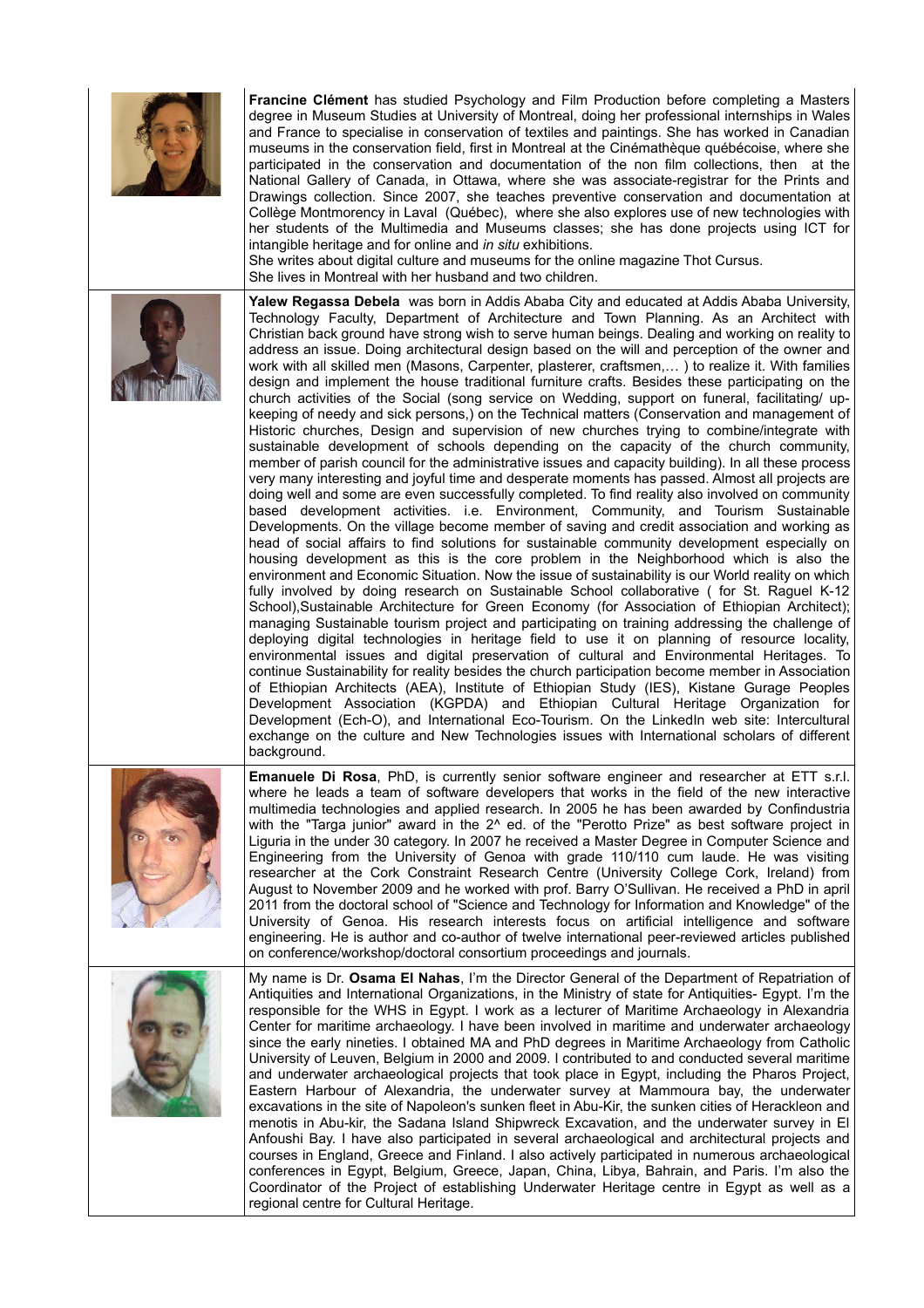| <b>Anders Gutehall</b><br>I am an underwater archaeologist, graphic producer and illustrator, interested in methods and<br>flows for documenting and publishing archaeological results. I have recently started to explore 3D<br>documentation in archaeology, both as a documenting tool and as a way to visualize results from<br>excavations. I have a Master Degree in Archaeology with focus on North European prehistory,<br>underwater archaeology and documentation technique from the University of Gothenburg, a<br>Technical College Grade in mechanical engineering with computer science, and a Swedish<br>Scientific Diver certificate. I work as an archaeologist at Sydsvensk Arkeologi in Malmö, and for<br>the last 16 years have I worked with archaeology in general (mostly rescue excavations on land<br>and under water) and with archeological documentation in particular for museums in Sweden and<br>Denmark. I have also worked as a technical editor at a publishing company and with graphic/web<br>production and technical illustrations as freelance.                                                                                                                                                                                                                                                                                                                                                                                            |
|-----------------------------------------------------------------------------------------------------------------------------------------------------------------------------------------------------------------------------------------------------------------------------------------------------------------------------------------------------------------------------------------------------------------------------------------------------------------------------------------------------------------------------------------------------------------------------------------------------------------------------------------------------------------------------------------------------------------------------------------------------------------------------------------------------------------------------------------------------------------------------------------------------------------------------------------------------------------------------------------------------------------------------------------------------------------------------------------------------------------------------------------------------------------------------------------------------------------------------------------------------------------------------------------------------------------------------------------------------------------------------------------------------------------------------------------------------------------------------------|
| <b>Theofanis Karafotias</b><br>Occupation: Conservation of Antiquities and Works of Art - Heritage Management<br>Current Job: Ministry of Education and Religious Affairs, Culture and Sports - Greece<br>General Secretary of Culture<br>Directorate of Conservation of Ancient and Modern Monuments<br>Managing and monitoring restoration projects co-funded by the European Union (NSFR: National<br>Strategic Reference Framework 2007 - 2013). Supervising conservation and restoration projects.<br>Implementation of conservation studies for wall paintings and paintings on wood, including<br>recording and documentation, investigation of the preservation state and proposals of restoration<br>interventions in Prehistoric, Roman, Byzantine and Post-Byzantine monuments in Greece.<br>Studies:<br>1. Technological Educational Institute of Athens<br>Faculty of Fine Arts and Design<br>Department of Antiquities and Works of Art Conservation<br>2. Hellenic Open University<br>Postgraduate course: "Administration of Cultural Organizations MSc"<br>Currently studying:<br>1. University of Kent - Athens University of Economics and Business<br>MA in Heritage Management<br>2. Athens University of Economics and Business<br>Marketing & Communication                                                                                                                                                                                                |
| My name is Alexia Kolosova. I am Russian-Cypriot, born and raised in Cyprus. I studied<br>Computer Science at the University of Cyprus and I'm currently attending my Master's Degree<br>there as well. My fields of interest are Graphics and Computer Vision. I currently work as an<br>intern at the STARC department of the Cyprus Institute. I work on the Carare project for the<br>digitization of the cultural heritage of Cyprus. My general interests are mainly reading, studying<br>about different cultures, learning new languages, photographing, sports and arts. My goal is to<br>become an expert in the field of Computer Vision, by learning and applying the available 3d<br>reconstruction and visualization techniques.                                                                                                                                                                                                                                                                                                                                                                                                                                                                                                                                                                                                                                                                                                                                    |
| Currently Panayiotis Kyriakou is working at the Science and Technology in Archaeology<br>Research Center (STARC) of The Cyprus Institute which is devoted to the development,<br>introduction and use of advanced science and technologies in the field of archaeology, cultural<br>heritage and history of the region. He has studied at the Computer Engineering and Informatics<br>department of the University of Patras (2001-2006) with degree thesis: "Web-based Intelligent<br>Tutoring System of Computer Systems Evaluation Techniques". Later he continued his master<br>studies in Computer Science and Engineering at the same university that led to the thesis: "A<br>web-based graphical tool for managing domain knowledge in an Intelligent Tutoring System". At<br>the same time he worked at the RA CTI (Research Academic Computer Technology Institute) as<br>a graduate student at the e-Learning Sector (http://tel.cti.gr). His professional experience<br>includes design and development of digital educational material, web development, technical<br>support and research. His research interests include computer graphics, e-learning, HCI, cultural<br>heritage and digital arts and his personal interests include painting, photography and<br>cinematography. His dream is to use the combination of the magic of art with the practical use of<br>information to increase the interest in arts, creative expression and cultural activities. |
| Diego Liberati is Research Director for Information, Control and Biomedical Engineering, and<br>member of the Board, within the Institute for Electronics, Information and Communications<br>Engineering of the Italian National Research Council at the Electronics and Information<br>Department of the Milano Institute of Technology. Secretary of the Biomedical Engineering<br>Society of the Italian Electrical and Electronic Engineering Association (and Milano prize laureate<br>in 1987) and member of the Technical Committe on Control Design of the International<br>Federation of Automatic Control, with particular emphasys on neural control, he has chaired the<br>Scientific Committee for the Conferences on Information and Control Technologies in Health<br>Systems sponsored by the Italian Control Association and has been a technological transfer<br>expert with the Milano Chamber of Commmerce. Visiting scientist at Rockefeller University, New                                                                                                                                                                                                                                                                                                                                                                                                                                                                                                 |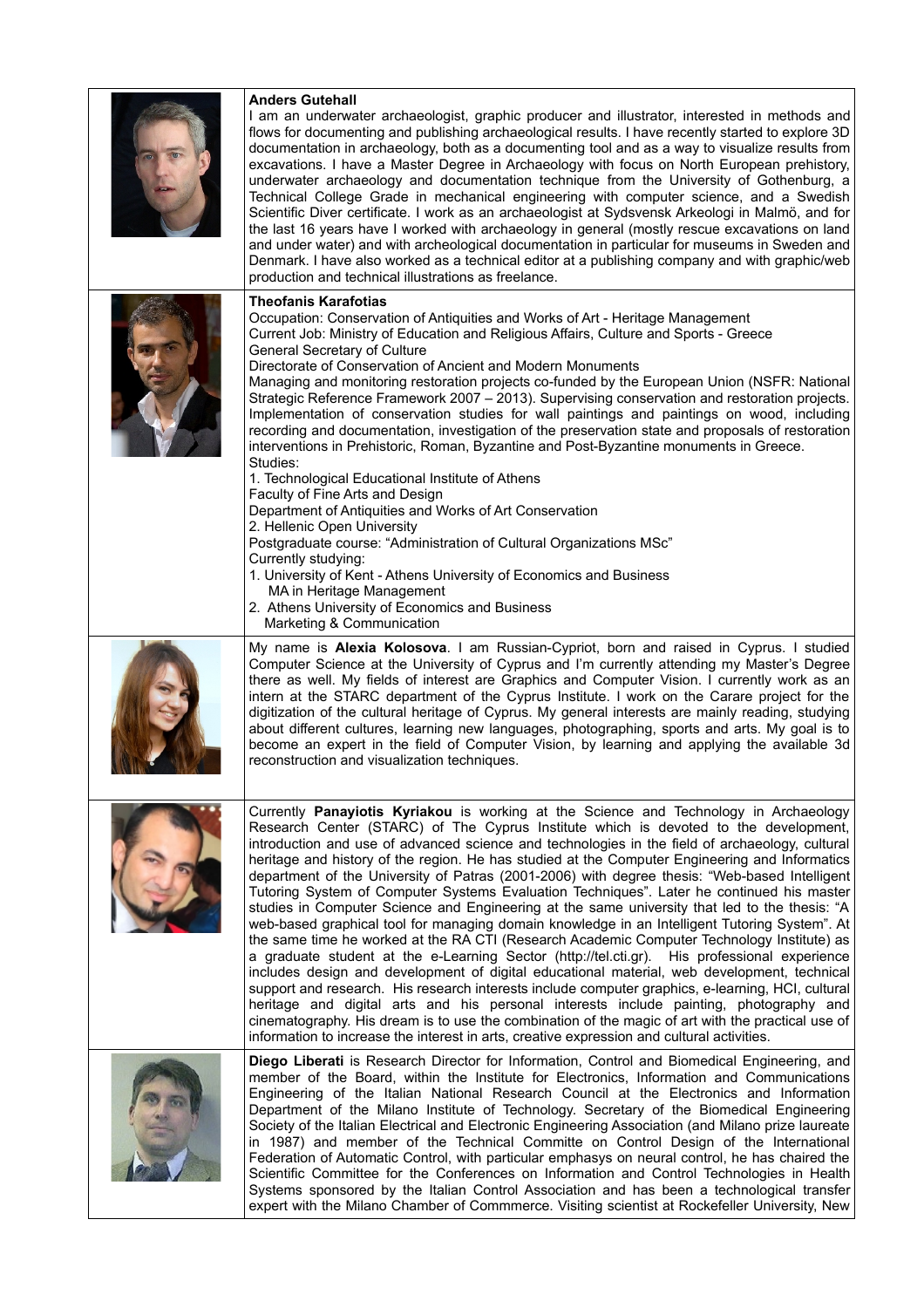| York University, University of California and International Computer Science Institute, he has<br>directed joint projects granted by both private (e.g. Hewlett Packard on artificial neural networks<br>in industrial processes monitoring) and public (e.g. European Union on non-linear analysis of<br>brain plasticity) institutions. Having taught signal processing, mathematical modeling,<br>microelectronics, lab instrumentation and control theory in european Universities, he has also<br>mentored dozens of pupils toward and beyond their doctorate. His main scientific interests in<br>Information and Communication Technologies for life are related to measurement analysis, model<br>identification and synthesis of emulations in natural and artificial complex systems, whose<br>scientific and ethical aspects involving the human beings he loves to discuss in his papers.                                                                                                                                                                                                                                                                                                                                                                                                                                                                                                                                                                                                                                         |
|-----------------------------------------------------------------------------------------------------------------------------------------------------------------------------------------------------------------------------------------------------------------------------------------------------------------------------------------------------------------------------------------------------------------------------------------------------------------------------------------------------------------------------------------------------------------------------------------------------------------------------------------------------------------------------------------------------------------------------------------------------------------------------------------------------------------------------------------------------------------------------------------------------------------------------------------------------------------------------------------------------------------------------------------------------------------------------------------------------------------------------------------------------------------------------------------------------------------------------------------------------------------------------------------------------------------------------------------------------------------------------------------------------------------------------------------------------------------------------------------------------------------------------------------------|
| <b>Anna Maria Marras</b><br>2011-2013<br>Office worker at Soprintendenza per i beni archeologici delle Province di Cagliari e Oristano<br>2010- at present consultant at Soprintendenza per i beni librari, archivistici e archeologici della<br>Provincia di Trento.<br>2010-2011 Erasmus Mundus Post-doc fellow at Mongolian University of Social Science and<br>Technology<br>2010 PhD thesis "Topography and Topothésia, diachronic dialogue on a rural area in the Upper<br>Tell Tunisian between geography and archeology" to Joint Graduate School of University of Siena<br>and Trento "The cultures of the Roman Province: interaction Euro-Mediterranean".<br>2008 Master degree in Geo-Engineering for archeology of University of Siena discussing the<br>thesis "The Academy of Villa Adriana: reinterpretation of historical plants through investigation<br>geoelectric".<br>2006 Bachelor of Arts with address archaeological University of Trento "Epigraphy and<br>landscape, interpretation of the rural context of the city of Dougga through the epigraphic<br>material" with the creation to a WebGIS platform about epigraphic context.                                                                                                                                                                                                                                                                                                                                                                                |
| Dr. Glen Muschio is a media producer/anthropologist who has produced corporate and<br>educational media since 1983. Glen is an Associate Professor in Digital Media at Drexel<br>University. He is the founding director of the Digital Media Undergraduate and Graduate<br>Programs and served in capacities as Program Director and Graduate Program Director from<br>September 1998 to January 2010. In 2005 he launched "3D Colonial Philadelphia," a digital<br>cultural heritage project with the goal of producing 3D interactive media for studying and teaching<br>the American colonial experience. The project has received University and local, as well as,<br>National Science Foundation funding. In 2010 he expanded the project to explore new media<br>uses in digital cultural heritage study and exhibition. Glen has presented recent papers on the<br>subject at the 39th Annual Conference of Computer Applications and Quantitative Methods in<br>Archaeology, Beijing, China 2011, Society of Historical Archaeology's 2011 Conference on<br>Historical and Underwater Archaeology, Austin, Texas, The 15th Conference on Cultural Heritage<br>and New Technologies, 2010 Vienna, Austria and the IEEE Workshop on Applications of<br>Computer Vision in Archaeology (ACVA) held in conjunction with IEEE CVPR 2010, San<br>Francisco, California.                                                                                                                                                                   |
| <b>Titilayo Olukole</b><br>- EDUCATIONAL BACKGROUND<br>1. University of Ibadan (Nigeria) P.hD (Cultural Resource Management). In view<br>2. University of Ibadan (Nigeria) M.Phil (Cultural Resource Management). 2010<br>3. International Institute for Geo-Information Sc. and Earth Observation, Enschede (Netherlands).<br>Certificate (Geo-Information Science). 2009<br>4. University of Ibadan (Nigeria) M.A. (Cultural Resource Management). 2006<br>5. University of Ibadan (Nigeria). B.A. (Archaeology). 2000<br>- WORK EXPERIENCE<br>1. Lecturing, 2006 to Date<br>Department of Transport and Tourism Studies, College of Management Sciences, Redeemer's<br>University, Mowe, Ogun State, Nigeria.<br><b>Current Position: Lecturer I</b><br>RESEARCH INTEREST: Geographical Information Systems/Computer Applications in Cultural<br>Heritage conservation and Tourism<br>2. Scholarship and Awards<br>- Getty Conference Grant, 2011.<br>- The Netherlands Fellowship Programme (NUFFIC) Scholar, 2009.<br>3. Membership of Professional Body<br>- Member, Society for Africanist Archaeologists (SAFA).<br>- Member, International Academy of African Business Development (IAABD).<br>- Member, Forum United Nations Educational, Scientific and Cultural Organisation (UNESCO)<br>University and Heritage.<br><b>RECENT PUBLICATIONS:</b><br>1. Olukole T.O. (2011). Mentoring in Tourism: An Evaluation. In: Olowu A.A. (ed) Mentoring: A key<br>issue in Human Resource Management. Ife Psychological Studies. 271 - 276 |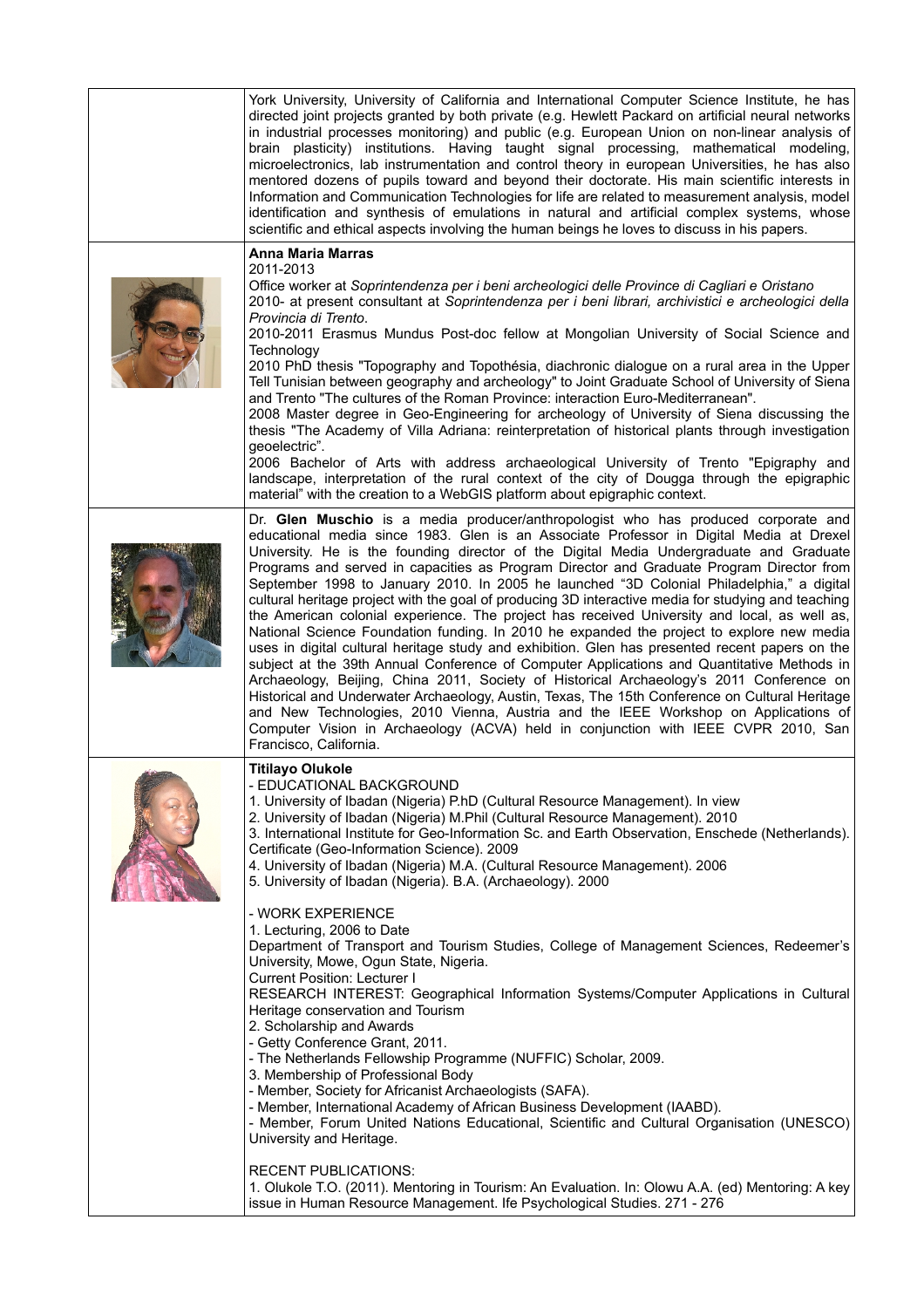| 2. Olukole T.O. and Balogun E. (2011). Geographical Information Systems Database Of Cultural<br>Heritage Resources Of Osogbo And Their Tourism Potential. Conference Proceedings of the IX<br>International Forum Le Vie de Mercanti, Capri, Italy. 1-7.<br>3. Olukole T.O. (2010). Cultural Heritage Tourism Resources of the New Oyo Empire,<br>Southwestern Nigeria. Prospects for Sustainability. Africa Diaspora Archaeology Network,<br>December Edition, pp 1-11.<br>4. Olukole T.O. (2009).GIS database and Wildlife-Based tourism: The case of University of<br>Ibadan Zoo, Nigeria. Journal of Tourism Recreation Research India. 34 (2) 213 - 217.                                                                                                                                                                                                                                                                                                                                                                                                                                                                                                                                                                                                                                                                                                                                                                                                                                                                                                                                                                                                                                                                                                                                                                                                                                                                                                                                                                                                                                                                                                                                                                                                                                                                                          |
|--------------------------------------------------------------------------------------------------------------------------------------------------------------------------------------------------------------------------------------------------------------------------------------------------------------------------------------------------------------------------------------------------------------------------------------------------------------------------------------------------------------------------------------------------------------------------------------------------------------------------------------------------------------------------------------------------------------------------------------------------------------------------------------------------------------------------------------------------------------------------------------------------------------------------------------------------------------------------------------------------------------------------------------------------------------------------------------------------------------------------------------------------------------------------------------------------------------------------------------------------------------------------------------------------------------------------------------------------------------------------------------------------------------------------------------------------------------------------------------------------------------------------------------------------------------------------------------------------------------------------------------------------------------------------------------------------------------------------------------------------------------------------------------------------------------------------------------------------------------------------------------------------------------------------------------------------------------------------------------------------------------------------------------------------------------------------------------------------------------------------------------------------------------------------------------------------------------------------------------------------------------------------------------------------------------------------------------------------------|
| <b>Cettina Santagati</b><br>In 1997 she graduated in Building Enginering with the highest grade at University of Catania.<br>Since 1999 she collaborates as assistant to architectural drawing classes of Building Engineering<br>and Architecture at Faculty of Engineering at University of Catania; from the same year she<br>collaborates to the research's activities of the Laboratory of Architectural Photogrammetry and<br>Survey "Luigi Andreozzi" of University of Catania.<br>In 2003 she received her PhD degree in "Drawing and Survey of building heritage" from the<br>University of Rome "La Sapienza".<br>From 2003 to 2010 she is lecturer at Faculty of Engineering and at the Faculty of Mathematics,<br>Physics and Nature of the University of Catania. From 2008 to 2010 she is lecturer at Faculty of<br>Architecture and Engineering of University Kore of Enna. In the 2012-2013 academic year she is<br>lecturer at Faculty of Architecture (Univeristy of Catania, site Syracuse) and at Faculty of<br>Engineering (University of Catania).<br>From 2010 to 2011 she wins a post PhD research grant titled "Analysis and experimentation of<br>innovative methodologies aimed at the knowledge and the representation of architectural,<br>archaeological and environmental assets for their conservation and enhancement" at Faculty of<br>Engineering of University of Catania.<br>Her research focuses on: Architectural and archaeological survey through integrated and current<br>methods aimed at the knowledge, representation and preservation of built heritage; Graphical<br>analysis of architecture; Survey of historic urban fabric and studies of historical and present<br>maps; CAD and Descriptive Geometry.<br>Since 2012 she is member of the editorial board and reviewer of different international Journals.<br>Since July 2012 she is the head of the Section "Innovative technologies for surveying and 3D<br>reconstruction" of the Department of Communication, Interactive Graphics and Augmented<br>Reality of IEMEST (Euro Mediterranean Institute of Science and Technology), Palermo.<br>She is author and co-author of 60 scientific publications (books, book chapters, article in Journals<br>and International proceedings) for the most part presented at International Conferences. |
| Michael Teichmann studied Classical Archaeology at the University of Vienna (Austria) and as<br>an Erasmus exchange student at the "La Sapienza" University at Rome (Italy). After graduating at<br>the University of Vienna, he attended a MA course on Landscape Archaeology, GIS and Virtual<br>Environments at the University of Birmingham (UK). Since 2008 he is a PhD student within the<br>interdisciplinary Graduate School "Human Development in Landscapes" at the University of Kiel<br>(Germany) working on Landscape Archaeology in Roman Central Italy. In 2011 he spent one<br>semester as a Visiting Fellow at the Digital Institute for Archaeology at the University of Arkansas/<br>Fayetteville (USA). He is currently employed at the German Archaeological Institute/ Rome<br>department, working for the archaeological bibliography of the Institute.                                                                                                                                                                                                                                                                                                                                                                                                                                                                                                                                                                                                                                                                                                                                                                                                                                                                                                                                                                                                                                                                                                                                                                                                                                                                                                                                                                                                                                                                         |
| <b>Sonam Tobgay</b><br><b>EDUCATION</b><br>. Master Degree in Buddhist Philosophy Sampurnanand Sanskrit University, Varanasi, Uttar<br>$2004) \cdot$<br>India<br>(2002)<br>Bachelor<br>Degree<br><b>Buddhist</b><br>Philosophy<br>Pradesh.<br>$\overline{\phantom{0}}$<br>in<br>Sampurnanand Sanskrit University, Varanasi (1999-2002) • Diploma in Sanskrit Education<br>Sanskrit University, Varanasi (1996-1999) EMPLOYMENT<br>Sampurnanand<br><b>HISTORY</b><br>. Research & Media Division, National Library & Archives of Bhutan, Department of Culture,<br>February 2006 till date: officially appointed as Research Officer for the Library CURRENT<br><b>RESPONSIBILITES &amp; DUTIES</b><br>• Coordinator for UNESCO funded Training Workshop on Implementing the 2003 Convention for<br>the Safeguarding of the Intangible Cultural Heritage in Bhutan. • Conducting of literary survey in<br>different places, including the remotest parts of the country • Digitization of rare and ancient<br>texts/documents found from the survey. • Project Manager for the Intangible Cultural Heritage<br>Project, "Development of National Inventory System of Intangible Cultural Heritage in Bhutan". •<br>Organizing and conducting Intangible Cultural Heritage Curriculum Vitae - Sonam Tobgay [2]<br>related workshops at the community and National Level. • Organizing, coordinating and carrying<br>out Intangible Cultural Heritage field survey/research in Bhutan. • Expert Committee Member<br>(Member Secretary) for Intangible Cultural Heritage Committee. • Expert Committee Member of<br>the 'Preserving and Leveraging Bhutan's Unique Cultural Diversity Project'. An EU/Helvetas<br>Project. • Member of the Training Needs Analysis (TNA) committee for craft sector, Ministry of<br>Labor and Human Resource, Bhutan.                                                                                                                                                                                                                                                                                                                                                                                                                                                                                                      |